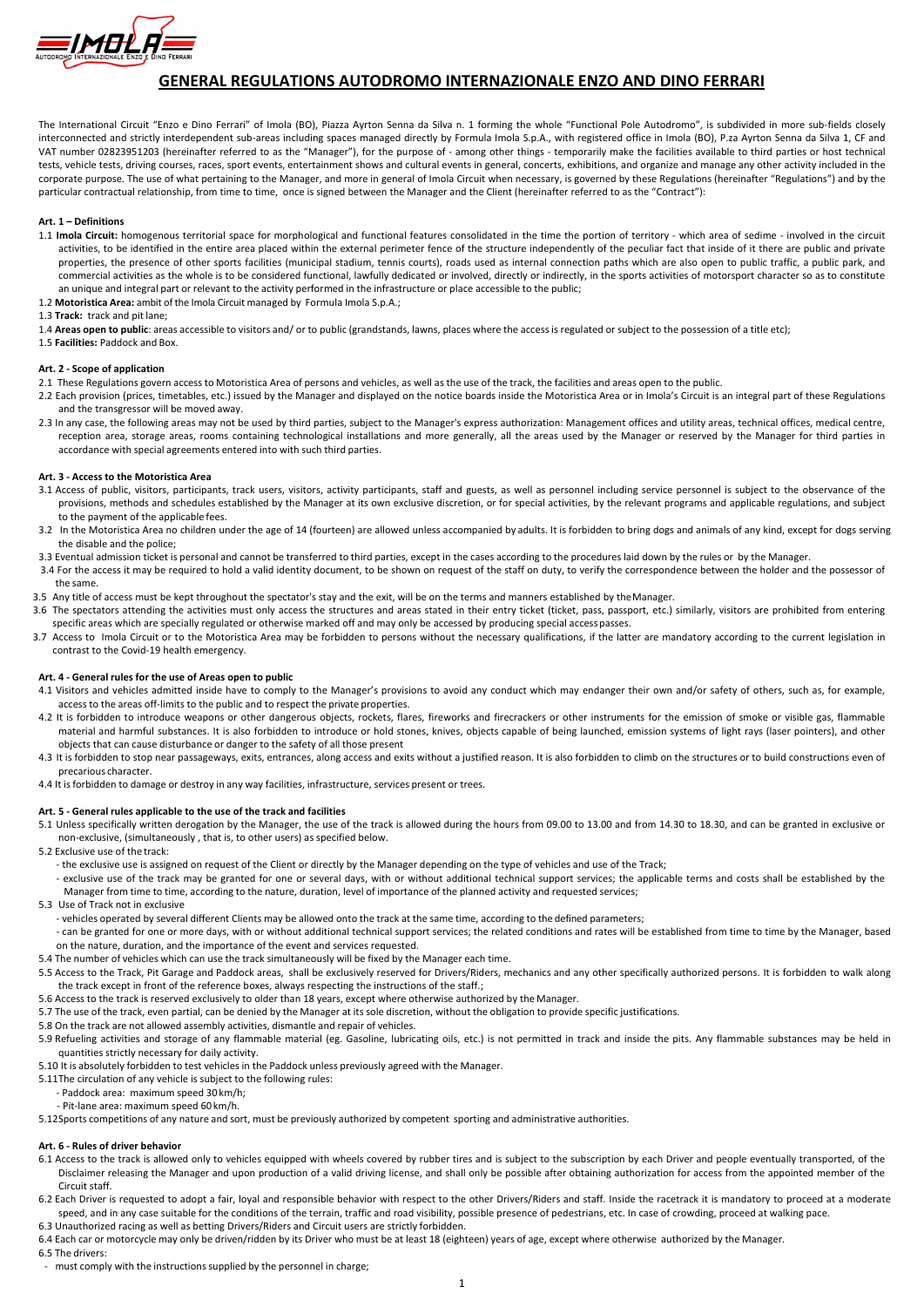

- must refrain from drinking alcoholic beverages and using drugs before and after driving;
- must refrain from using radiotelephone equipment or other electronic devices that involve even if only temporarily, the removal of the hands from the steering wheel while driving and from entering and using on-board cameras on the track unless expressly authorized by the Manager;
- motorcyclists and their passengers, must wear suitable protective riding gear, in the right size and consisting of at least: full face crash helmet, leather suit equipped with padding and protections, back protector, gloves and boots, all approved;
- car drivers and their passengers, if any, must drive with correctly fastened safety belts and wear suitable protective race gear in the right size and consisting of at least: full face crash helmet, gloves, suit and suitable footwear.
- 6.6 Each Driver must ensure that his vehicle is perfectly adequate for its intended use on the track, by undertaking any relevant responsibility in regard to any accidents or damages to himself or his own property or to third parties and their property, including the Drivers and any passengers, guests, mechanics, participants, spectators etc. as well as to Imola Circuit's facilities, holding the Manager and staff harmless from any such responsibility.
- 6.7 On the track it is strictly forbidden to reverse the driving direction i.e. to lap the track in a clockwise direction or to drive in reverse gear.
- 6.8 Each Driver must complete the first few laps around the track at low speed in order to carry out a careful reconnaissance.
- 6.9 It is forbidden to stop along the track; if a Driver must stop, his vehicle must be parked at a point not interfering with other Drivers' trajectories, and the Driver must then promptly reach a safety area (behind the nearest protective barrier) and wait for the service staff. In any case, it is strictly forbidden to push a stopped vehicle before all the other vehicles on the track have stopped, and in the event of a crash, to try and pick up a motorcycle before all the other vehicles on the track have stopped or before all the riders have been informed of the existing danger, as well as to cross the track before all the other vehicles on the track have stopped.
- 6.10. It is always forbidden to cross the track on foot or with vehicles (also for the passengers, mechanics, etc.), unless this is done at the specially regulated appointed times.
- 6.11Should a Driver detect an incident of whatever nature, he or she must promptly report it back to the pit garages and to the appointed personnel along the track.
- 6.12Should the Drivers intend to enter to the pit garages, they must reduce their speed accordingly and signal their intention to the other Drivers behind them.
- 6.13Should a Driver observe any failure in the track's safety conditions, he or she must return to the pit garages immediately and inform the personnel in charge of the nature of the observed danger.
- 6.14The track manager may, at its own discretion, ban a Driver from entering the track or order a Driver to immediately return to the pit garages in the event of any behavior judged dangerous or troublesome for himself or other track users, including of environmental nature.

## Art. 7 - Flag signals

- 8.1 Any works to be performed by the Client and at the Client's expense for the installation of systems, facilities, structures and temporary appliances as well as any other layout and rearrangement work which alters the existing state of places and structures, equipment and fittings, may be carried out, after preliminarily checking with the Manager and in agreement with and subject to the authorization (as well as under the direct supervision) of the technical authorities appointed by the Manager, in compliance with the Safety Regulations and with any other applicable accident prevention and workplace health and safety standards. In any case, it is forbidden to alter (with holes, anchors etc.) the current state of walls, floors and ceilings, and any installations or constructions hindering or blocking the access to entrances, passages and emergency exits are equally forbidden. The Client is requested not to install nor let into the operating areas any heavy weight machinery and materials without the prior written authorization of the Manager, to be issued in writing from time to time. When handling material inside the Motoristica Area, all the necessary precautions must be adopted to prevent damages of any kind to the building and equipment; any caused damages must be repaid by the Client, even if actually caused by third parties. The set-up structures and installations must be fire-proof, engineered by statistical calculation and in accordance with the applicable rules currently in force - in terms of both workmanlike execution and grounding efficiency.
- 8.2 It is strictly forbidden to leave in areas used by the Client standard and special waste including, but not limited to, tyres, batteries, oil/petrol containers, vehicle parts in general etc. The materials which the Client wishes to discard must be correctly disposed of at the Client's care and expenses. Failure to comply with this rule will imply the obligation for the Client to reimburse the Manager's disposal costs. Furthermore, the Manager reserves the right to make an appropriate report to the authorities of control in charge reserving the right of recourse against the Client if it is due the payment of a fine.
- 8.3In case of structure installations in the paddock, it is forbidden to fix and/or secure such installations to the ground damaging the asphalt; any intended anchoring solution must be examined and approved in writing by the Manager.
- 8.4In case it is necessary, for carrying out a particular event, the preparation of stands, gazebos, raised structures, complex structures, etc., it will be necessary to provide to Formula Imola S.p.a., at least 10 days before the start of the event, all the technique documentation relative to the setting up. Before the start of the event, therefore, the Client who has commissioned the setting up (stands, gazebos, raised structures, etc.) must deliver to Formula Imola S.p.a. the following documentation:
	- Calculation report stamped and signed by a qualified professional relating to all the structures assembled
	- Test certificate stamped and signed by a qualified professional other than the previous one
	- Declaration of supply and correct assembly by the installer

- Static suitability certificate, in compliance with the project and correct assembly drawn up by a professional enrolled in the Order of Engineers or Architects who has not intervened, for the specific structure, in any design phase, construction management and execution of the work
- and also: - Report on suspended loads (stamped and signed by a qualified professional) if any
- Class of reaction to fire (fireproofing certificate) of roofs and any floors or platforms
- Certification (with indication of the capacity) of chains and hooks for the connection of any ballast
- Declaration of conformity of the electrical system pursuant to Legislative Decree 37/08 issued by the installer (electrician who prepared the electrical system of the stand)
- Declaration of conformity of the GAS system (system for connecting kitchen appliances to the gas cylinders) released by the installer (plumber who makes the connections).
- For outdoor installations, it must be declared the actions produced by atmospheric conditions; in particular the measures to be taken for anchoring to the ground (ballast or other) must
- 7.1 If the Manager or track marshals display or operate, at one or several locations along the track:
- a yellow flag (danger signal), the Drivers must watch out for a danger or obstacle on the track, reduce their vehicles' speed, not overtake other competitors in the section of track covered by the yellow flag, and be ready to change direction or stop their vehicles waiting for directions from the service personnel and for the green flag to be displayed before they can resume their normal activity;
- yellow/red striped flag (loss of adhesion signal) Drivers will have to reduce the speed on that stretch of track to reduce grip;
- green flag (end of dangerous condition signal), the Drivers can resume normal track activities because a previously signaled danger has been removed;
- red flag (stop signal), the Drivers on the track must slow down and be ready to stop immediately and re-enter the pit lane at minimum speed and without overtaking;
- black flag displayed alongside a board with the vehicle number in white against a black background (Driver called back to pits signal), the Driver whose racing number is shown on the board must return to his pit garage during the next lap;
- checkered flag (end of session signal), the Drivers must reduce their speed and re-enter their pit garages.

#### Art. 8 - Works and installations

- The dismantling of the event must take place without exception, unless otherwise prescribed, on the days and dates established by Formula Imola S.p.a .. It is mandatory to return the areas used in the state in which they were found at the time of occupation (any waste of any kind abandoned in the Circuit will be disposed at Client's expenses) within the deadline set for the removal. The removal operations must take place in full compliance with the integrity of all systems of the Circuit. Due to the risks from the presence of other people working in adjoining or passing areas, both during the set-up and dismantling, each builder must clearly delimit his own work area and temporarily interrupt the works in case that a worker or other unauthorized third party is present within its area or in the immediate vicinity. Each company who will carry out internal activities in the Circuit will have to prepare a Safety Plan, in which the risks of the activities carried out are assessed and the related prevention and protection measures indicated, to be kept available for any checks.
- 8.6 All the material to be used for the fittings (walls, platforms, coverings, fabrics, curtains, carpet, etc.) must be non-combustible, originally fireproof, or fireproofed in accordance with the regulations listed below and subsequent amendments:
	- Circular of the Ministry of the Interior n ° 12 of 17/05/1980
	- Ministerial Decree dated 06/26/1984

or:

be indicated; furthermore it must be declared state of the maximum wind speed that the structure can withstand without danger of collapsing or sagging and the procedures to be adopted in case of exceeding the design loads. Furthermore, it is necessary to verify that the fitter of stands, gazebos, etc. has ballasted the assembled structures as foreseen from the calculation reports. Eventual loads applied to the "trusses" (lighting bodies, loudspeakers, etc.) must be insured to them, in addition to their own elements provided ad hoc, also by additional attachment elements (wire ropes, chain rings) as a guarantee of safety in case of failure of its fastening systems. The raised structures for television filming from above, if placed at a height higher than 2 meters, must be provided a protective parapet on all sides towards the void for the protection of the operator (Article 126, Legislative Decree 81/08) and equipped with suitable access stairs. Before the start of the event a technician, appointed by Formula Imola S.p.a., may pass by to verify compliance with all the above fulfillment. Any responsibility for the fittings is in charge of the Client, who exonerates Formula Imola S.p.a. for any damage caused to himself and to third parties by faults in the set-up caused by design, construction or assembly errors. In the event that the bodybuilder causes damage to the facilities of Imola Circuit during the preparation phase, Formula Imola S.p.a. reserves the the right to suspend the same until it is fully restored by the offender. Each stand builder must contain his own set-up within the area assigned to him. In particular, he will not have to occupy spaces outside its own areas of relevance. If that is not possible, however, the escape routes must be accessible and it must be verified that the temporary occupation of the these areas is not a danger to other workers.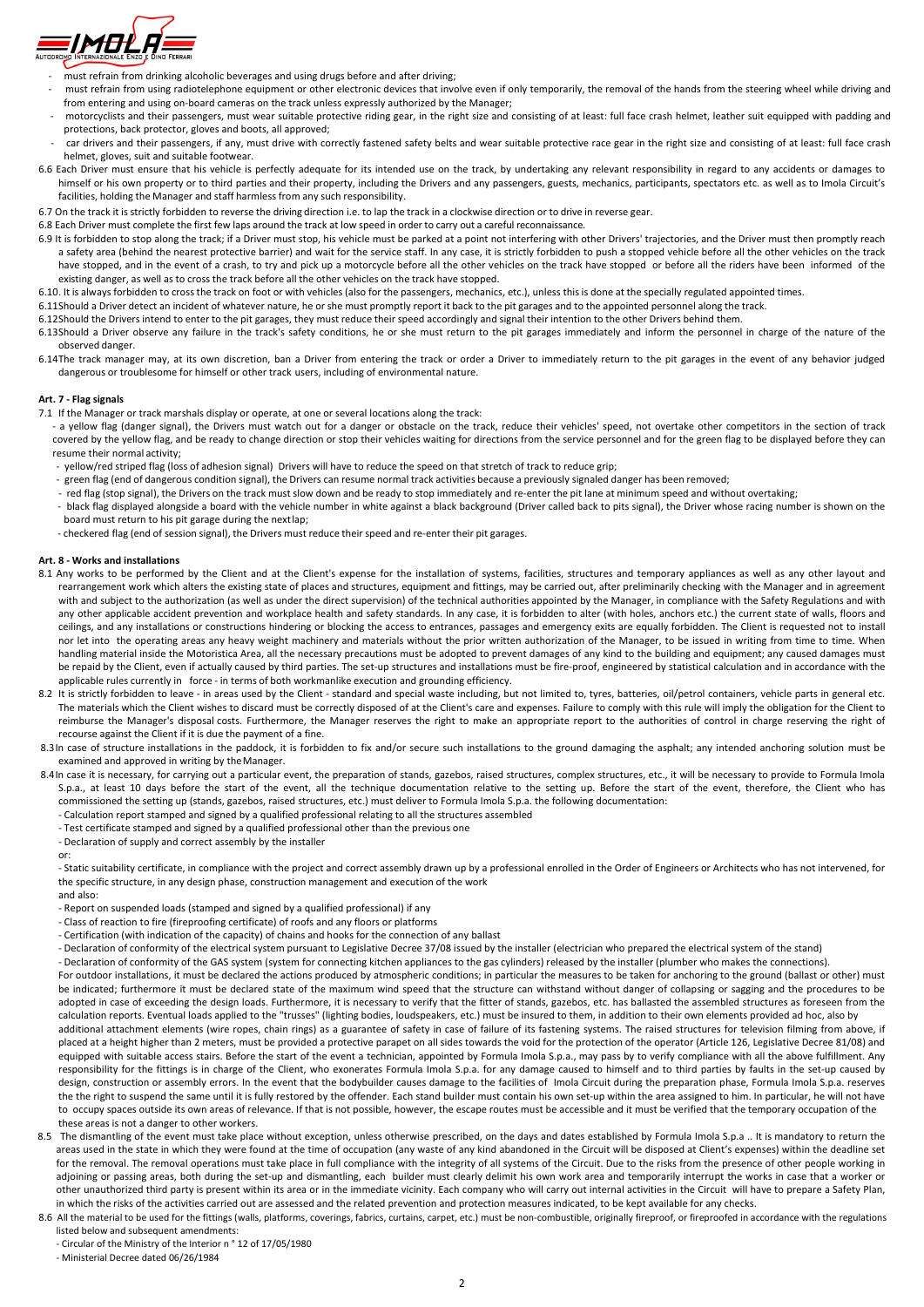

- Ministerial Decree dated 06/03/1992

In particular, the materials of the stands must meet the following requirements:

- 1. walls, curtains, ceilings must not exceed class 1;
- 2. the materials used for the ceilings must be homologated in class 1 tested for the ceiling or as draperies without dripping;
- 3. the floors must be of a class not higher than 2;
- 4. all set-up materials must be installed in a manner strictly conforming to what prescribed in their type-approval certificate;
- 5. fireproofing products must be used exclusively on the materials referred to in the test certificates from ministry or legally recognized laboratories;
- 6. materials to be treated with fireproofing products must undergo treatment before theirs introduction into the Circuit and must be accompanied by a regular certificate showing:
- a) the company name of the user;
- b) the list of materials subjected to the fireproof treatment;
- c) the date of the fireproofing;
- d) the treated surface;
- e) the main characteristics of the product used;
- f) the personal data of the executor and the signature;
- 7. all materials must be accompanied by test certificates attesting to their approval, as well as official documents proving the purchase;
- 8. It is forbidden to use non-approved plastic materials, non-fireproof synthetic fiber fabrics, varnishes and nitrocellulose paint and oil paint, mats, wickers, curtains made with thin strips of wood or similar, upholstery in paper and all materials not accompanied by a regular certificate of approval as previously above mentioned.
- 8.7 Each stand, gazebo, complex structure must be equipped with powder extinguishers with extinguishing capacity agent not less than 34A 233BC, and 1 for every 150 square meters of surface. In addition, the fire extinguisher must be placed in a central position within the stand. Fire extinguishers must be signalized. In case of default, Formula Imola S.p.a. will automatically take the measures that deem necessary in order to protect the safety of the participants in the event. The Client will also have to comply with any prescription that the Provincial Supervisory Commission deems necessary and if necessary, appropriate communication will be given.
- 8.8 All temporary electrical systems (consisting of panels, cables, sockets, lighting devices,) inside the stands are the sole responsibility of the fitter, who will have to make them "in a workmanlike manner" in compliance with current regulations. After the installation of the systems on the stands, the Client is required to submit to Formula Imola S.p.a. the "Declaration of Conformity of the Electrical System to the Rule of Art", certifying the compliance of the systems; a copy of the declaration must be kept at the stand. All components of the electrical system must comply with the CEI standards and have the quality mark IMQ or equivalent for Foreign countries. For the electrical connections:
	- arrange the power cables sin manner that they cannot be damaged (cuts, abrasions, contacts with solvents ...) and that do not hinder the passage of other people;
	- it is forbidden to intervene, unless authorized, on the electrical components of the Circuit;
	- it is forbidden to make makeshift electrical connections.

9.1 The Manager shall not be responsible for any thefts and/or damages caused to property left in the Motoristica Area or the Circuit by anyone during setting-up works or performance of activities, and in particular, in the parking areas and paddock areas which are considered not guarded.

- 10.1. In case of activities involving the public, the Client must provide a security service active inside and outside the Circuit, adequate for the organized activities, by agreeing the relevant operating procedures with the Public Authorities in charge. The dimensioning and organization of the security service must be agreed with the Manager, who will also be able to exercise any required supervision, without the Client being entitled, however, to claim that this releases him of any responsibility towards the Authorities, Manager and third parties for any accident, incident or damage that might occur during the organized activities.
- 10.2 In case of activities involving the public, the Client must organize, at his own care and expenses and in accordance with the directions provided by the Manager and Public Authorities, the traffic and parking in the areas outside the fencing of Imola Circuit.

#### Art. 9 - Responsibilities

#### Art. 10 - Security service – Traffic and parking areas

12.4 The activity on the track must be carried out in compliance with the regulations on the noise emissions. Formula Imola S.p.a. reserves the right to carry out random checks on the vehicles present at each single event, even those for which a specific derogation will be requested. FREE CAR EXHAUSTS ARE NOT ALLOWED except for activities in derogation and in any case in compliance with the sporting regulations of the related federations of competence. The driver to whom is requested to have his vehicle checked for noise measurement before, during or at the end of an event, must do the test without leaving the place. The refusal or the late presentation of the vehicle for the sound level check is sanctioned with exclusion from entering the track. Road and/or sports cars must also comply with the regulations in force on the subject. Track activities can be suspended at any time by Formula Imola S.p.a. in case the values,

## Art. 11 - Inspections - Regulation Breaches - Video Surveillance

- 11.1 The Client acknowledges that the Manager is entitled to check in what ways the Circuit areas are used and that all the services relating to the use of such areas are correctly performed, as well as that all the applicable law provisions are observed. To this end, the Manager may perform, at any time, the required checks and inspections and provide the required instructions in order to preserve the assets granted in use to the Client, in accordance with applicable law and agreement terms, with the Client being bound to comply with such directions, and with the Manager being entitled - in the event of non-compliance - to request the Client immediate compliance with the disregarded instructions. The Client undertakes to allow free access to the Motoristica Area and its adjoining areas to all personnel identified by a special service card to be issued by the Manager. The Client also undertakes to allow free access to the Motoristica Area to service staff appointed by the Manager to carry out tasks and services, who must produce the above mentioned card (the names of the card holders are listed in a document available at the Manager's office). The Client must appoint a person entitled to receive any Manager's inquiries and claims. The Manager must, in turn, support the Client to ensure that the activities and technical support services are carried out at best, especially as far as official ceremonies and relations with the media are concerned. The Client may submit requests to the Manager concerning anything that is related to the normal performance and management of the activities.
- 11.2. The non-fulfillment or partial non-fulfillment of the requirements of these Regulations may imply that the defaulting parties who are present on the Circuit grounds in any capacity may be ordered to leave immediately, without any prejudice for the Manager's right to take legal action against such defaulting party.
- 11.3 The Manager points out that, in compliance with the provisions of the EU Reg. 2016/679, the provisions contained in the handbook of the Guarantor for the protection of personal data dated 8<sup>th</sup> April 2010, the Privacy Code (Legislative Decree 196/2003 as amended by Legislative Decree 1010/2018), by the Workers' Statute (Law 300/1970) and by the EDPB 3/2019 Guidelines on the processing of personal data through video devices, at the Circuit structure, in particular at the Motoring Area, the Track, the pits and the Paddocks, a video surveillance system was installed for the following purposes: protection of company assets; organizational and security needs during the performance of the activity at the facility; public order needs during the events organized in the structure. The closed-circuit system also allows, if necessary, to identify any perpetrators of infringements and / or illegal acts.

## Art. 12 - Final provisions

- 12.1 The Manager reserves the right to update the Regulation or introduce any additions or amendments without any notice obligation.
- 12.2 The exposure of the Regulation gives immediate effect to what in it reported.
- 12.3 The Manager reports that in the Motoristica Area are present semi-automatic defibrillators (AEDs).

measured by the external noise measurement units, exceed the imposed limits.